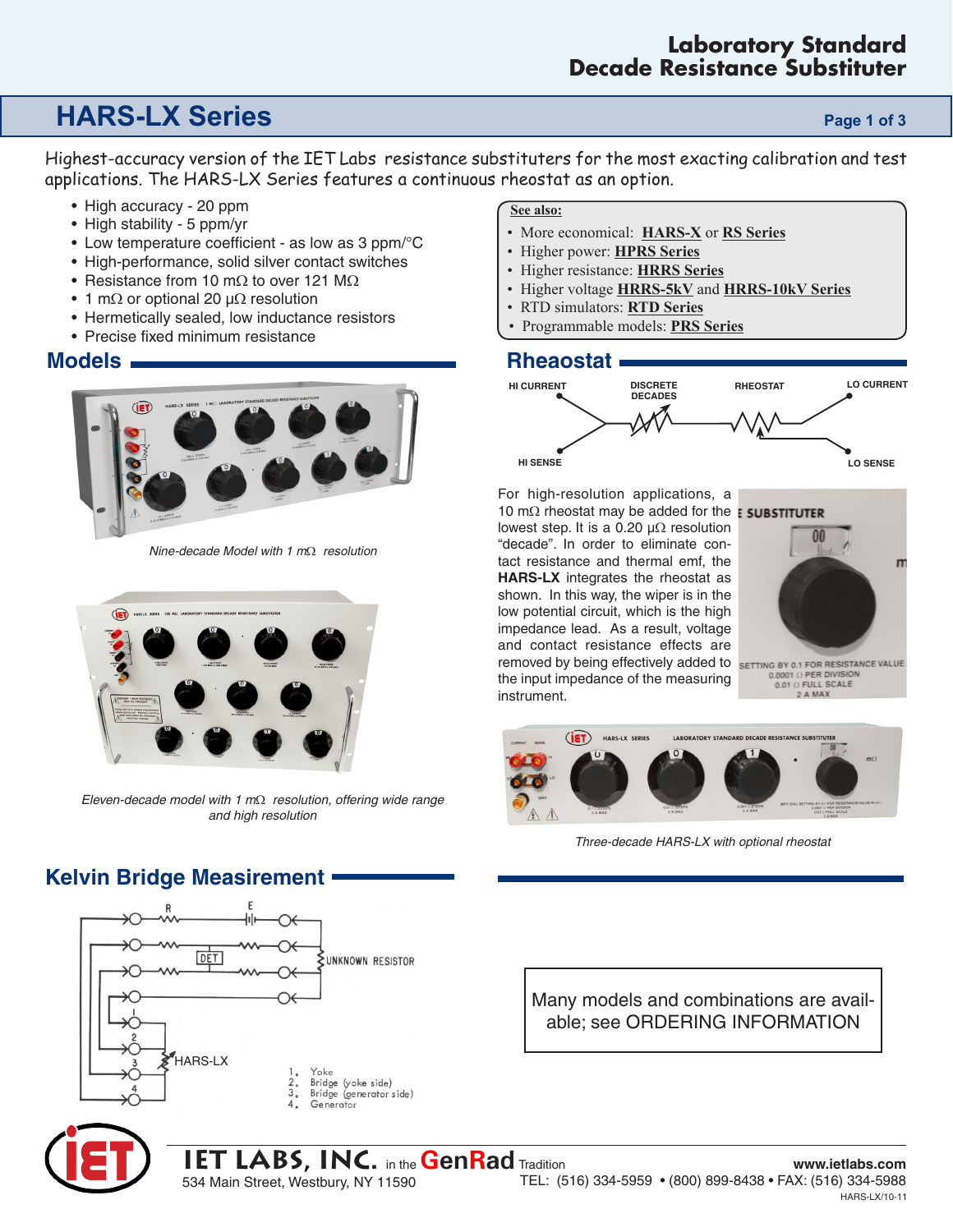### **Laboratory Standard Decade Resistance Substituter**

# **HARS-LX Series** *Page 2 of 3*

## **Specifications**

| <b>Resistance</b><br>per step                        | <b>Total</b><br>decade<br>resistance | Max current Max power   |              | Temperature<br>coefficient | <b>Power</b><br>coefficient | Accuracy*                      | <b>Stability</b>                                    | <b>Decade positions</b>                                                 | <b>Resistor type</b>                               |
|------------------------------------------------------|--------------------------------------|-------------------------|--------------|----------------------------|-----------------------------|--------------------------------|-----------------------------------------------------|-------------------------------------------------------------------------|----------------------------------------------------|
|                                                      |                                      | whichever applies first |              | $(\pm$ ppm/ $^{\circ}$ C)  | $(\pm$ ppm/mW)              |                                | $(\pm$ ppm/yr)                                      |                                                                         |                                                    |
| 100 $\mu\Omega$ division<br>20 µ $\Omega$ resolution | 10 m $\Omega$                        | 2A                      | <b>NA</b>    | 20                         |                             |                                |                                                     | Continuous                                                              | Rheostat                                           |
| 1 m $\Omega$                                         | 10 m $\Omega$                        | 2A                      | <b>NA</b>    | 20                         |                             |                                |                                                     | 11 positions "0"-"10"                                                   | Resistance wire                                    |
| 10 m $\Omega$                                        | 100 m $\Omega$                       | 2A                      | <b>NA</b>    | 20                         |                             |                                |                                                     | 10 positions "1"-"10"<br>$(10 \text{ m}\Omega \text{ minimum reading})$ |                                                    |
| 100 m $\Omega$                                       | 1 $\Omega$                           | 2A                      | <b>NA</b>    | 20                         |                             |                                | 20 ppm+0.5 m $\Omega$<br>10 ppm<br>(<5 ppm typical) | 11 positions "0"-"10"<br>(12 positions "0"-"11" for<br>highest decade)  |                                                    |
| 1 $\Omega$                                           | 10 $\Omega$                          | 1A                      | 5 W          | 20                         | 0.4                         |                                |                                                     |                                                                         | Wirewound<br>hermetically sealed<br>low-inductance |
| 10 $\Omega$                                          | 100 $\Omega$                         | 0.33A                   | 5 W          | 10                         | 0.3                         | $\pm$ (20 ppm+0.5 m $\Omega$ ) |                                                     |                                                                         |                                                    |
| 100 $\Omega$                                         | 1 k $\Omega$                         | 0.1A                    | 5 W          | 3                          | 0.1                         |                                |                                                     |                                                                         |                                                    |
| 1 k $\Omega$                                         | 10 k $\Omega$                        | 33 mA                   | 5 W          | 3                          | 0.1                         |                                |                                                     |                                                                         |                                                    |
| 10 $k\Omega$                                         | 100 $k\Omega$                        | $10 \text{ mA}$         | 5 W          | 3                          | 0.1                         |                                |                                                     |                                                                         |                                                    |
| 100 k $\Omega$                                       | 1 M $\Omega$                         | 3 mA                    | 2,000 V peak | 3                          | 0.1                         |                                |                                                     |                                                                         |                                                    |
| 1 $M\Omega$                                          | 10 $M\Omega$                         | 1 mA                    | 2,000 V peak | 3                          | 0.1                         |                                |                                                     |                                                                         |                                                    |
| 10 M $\Omega$                                        | 100 $M\Omega$                        |                         | 2,000 V peak | 15                         | 0.2                         | ±0.02%                         | 50 ppm                                              |                                                                         | Metal oxide                                        |
| Wiring and switch resistance                         |                                      | <b>NA</b>               |              | 50 $\mu\Omega$ /°C         | $0.2 \mu\Omega/W$           | <b>NA</b>                      |                                                     |                                                                         |                                                    |

*\*At 23°C "true ohm" measurement, 30-70% RH, absolute reading, SI traceable No zero subtraction required*

#### **Minimum resistance:**

For models with 10 mΩ or lower the minimum is 10 mΩ  $\pm$  0.5 mΩ; determined by the lowest settable position, "1", of the 10 mΩ/step decade.

For models with lowest steps of 100 m $\Omega$  or higher, the minimum resistance is determined by the first position of the lowest decade.

#### **Resistance repeatability:**

Better than 100  $\mu\Omega$ , short-term, average value

### **Leakage Resistance:**

>10 GΩ

#### **Environmental Conditions:**

**Operating Temperature:** 0ºC to 55ºC **Storage Temperature:** -40ºC to 70ºC

#### **Switch Type:**

Multiple solid silver contacts; dust-tight diallyl-phthalate body. To allow continuous rotation, a blank position is added on most decades.

534 Main Street, Westbury, NY 11590

#### **Terminals:**

Four, 5-way, gold-plated, tellurium-copper binding posts with low thermal emf and low resistance, for four-terminal Kelvin measurements, plus one binding post connected to case for shielding. Rear outputs are available as an option.

#### **Mechanical Information:**

| <b>Model</b> | <b>Dimensions</b>                 | Weight             |  |
|--------------|-----------------------------------|--------------------|--|
| 1 decade     | 7.7 cm W x 7.7 cm H x 8.4 cm D    | $0.45$ kg          |  |
|              | (3" W x 3" H x 3.3" D)            | $(1.0 \, lb)$      |  |
| 2-5 decades  | 37.5 cm W x 8.9 cm H x 10.2 cm D  | 2.0 <sub>kq</sub>  |  |
|              | (14.8" W x 3.5" H x 4" D)         | (4.3 lb)           |  |
| 6-7 decades  | 43.9 cm W x 8.9 cm H x 10.2 cm D  | 2.2 kg             |  |
|              | (17.3" W x 3.5" H x 4.0" D)       | $(4.8 \text{ lb})$ |  |
| 8-10 decades | 48.3 cm W x 17.8 cm H x 19.7 cm D | 5.1 kg             |  |
|              | (19" W x 7" H x 7.8" D)           | (11 lb)            |  |
|              | 48.3 cm W x 31 cm H x 19.7 cm D   | 6.6 kg             |  |
| 11 decades   | (19" W x 12.3" H x 7.8" D)        | (14 lb)            |  |